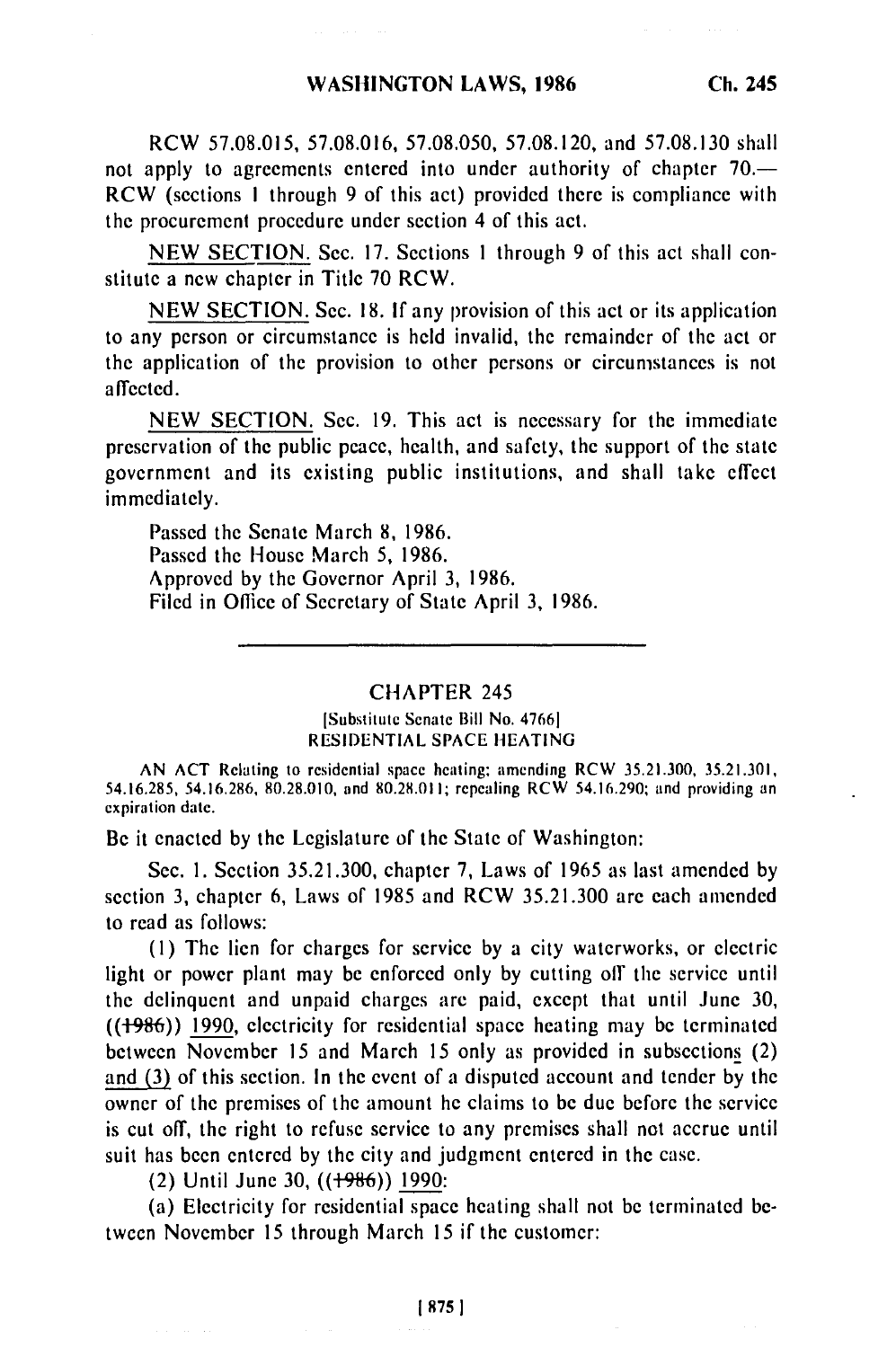(i) Notifies the utility of the inability to pay the bill, including a security deposit. This notice shall be provided within five business days of receiving a payment overdue notice unless there are extenuating circumstances;

(ii) ((Brings a statement from the department of social and health services or)) Provides self-certification of household income for the prior twelve months to a grantee of the department of community development which administers federally funded energy assistance programs $((.)$ . The grantee shall determine that the household income does not exceed the maximum allowed for eligibility under the state's plan for low-income energy assistance under 42 U.S.C. 8624 and ((which provides)) shall provide a dollar figure that is seven percent of household income. The grantee may verify information in the self-certification;

(iii) Has applied for home heating assistance from applicable government and private sector organizations and certifies that any assistance received will be applied to the current bill and future utility bills;

(iv) Has applied for low-income weatherization assistance to the utility or other appropriate agency if such assistance is ((applicable)) available for the dwelling;

(v) Agrees to a payment plan and agrees to maintain the payment plan. The plan will be designed both to pay the past due bill by the following October 15 and to pay for continued utility service. **If** the past due bill is not paid by the following October **15,** the customer shall not be eligible for protections under this chapter until the past due bill is paid. The plan shall not require monthly payments in excess of seven percent of the customer's monthly income plus one-twelfth of any arrearage accrued from the date application is made and thereafter during November **15** through March 15. A customer may agree to pay a higher percentage during this period, but ((the plan)) shall not be ((invalidated)) in default unless payment during this period is less than seven percent of monthly income plus one-twelfth of any arrearage accrued from the date application is made and thereafter. If assistance payments are received by the customer subsequent to implementation of the plan, the customer shall contact the utility to reformulate the plan; and

(vi) Agrees to pay the moneys owed even if he or she moves.

(b) The utility shall:

(i) Include in any notice that an account is delinquent and that service may be subject to termination  $((\text{and}))_1$  a description of the customer's duties in this ((subsection)) section;

(ii) Assist the customer in fulfilling the requirements under this  $((\overline{\text{sub}}$ section)) section;

(iii) Be authorized to transfer an account to a new residence when a customer who has established a plan under this ((subsection)) section moves from one residence to another within the same utility service area; and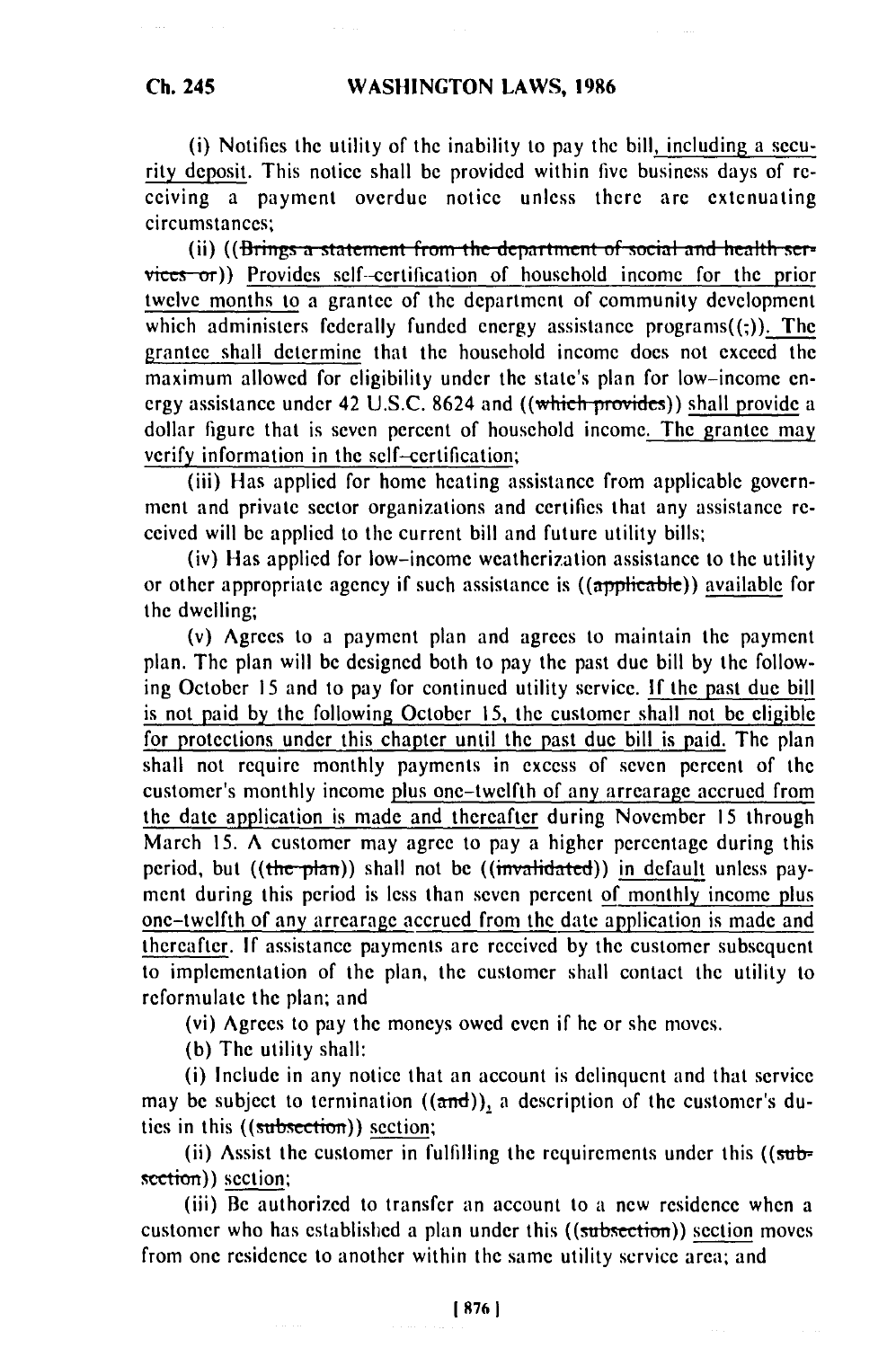(iv) Be permitted to disconnect service if the customer fails to honor the payment program. Utilities may continue to disconnect service for those practices authorized by law other than for nonpayment as provided for in this ((subsection)) section. Customers who qualify for payment plans under this section who default on their payment plans and are disconnected can be reconnected and maintain the protections afforded under this chapter by paying reconnection charges, if any, and by paying all amounts that would have been due and owing under the terms of the applicable payment plan, absent default, on the date on which service is reconnected.

**(3)** All municipal utilities shall offer residential customers the option of a budget billing or equal payment plan. The budget billing or equal payment plan shall be offered low-income customers eligible under the state's plan for low-income energy assistance prepared in accordance with 42 U.S.C. 8624(C)(1) without limiting availability to certain months of the year, without regard to the length of time the customer has occupied the premises, and without regard to whether the customer is the tenant or owner of the premises occupied.

(4) An agreement between the customer and the utility, whether oral or written, shall not waive the protections afforded under this chapter.

Sec. 2. Section 5, chapter 251, Laws of 1984 and RCW 35.21.301 are each amended to read as follows:

Until ((1986)) 1990, cities and towns distributing electricity shall report annually to the legislature for utilities subject to its jurisdiction: (I) The extent to which chapter  $((25+)$  —, Laws of  $((1984))$  1986 (Senate Bill No. **-,** S-3509/86) benefits low income persons, and (2) the costs and benefits to other customers.

This section shall expire June 30,  $((1986))$  1990.

Sec. 3. Section 2, chapter 251, Laws of 1984 as amended by section **19,** chapter 6, Laws of 1985 and RCW 54.16.285 are each amended to read as follows:

**(1)** A district providing utility service for residential space heating shall not terminate such utility service between November 15 through March 15 if the customer:

(a) Notifies the utility of the inability to pay the bill, including a security deposit. This notice shall be provided within five business days of receiving a payment overdue notice unless there are extenuating circumstances;

(b) ((Brings a statement from the department of social and health ser $vices$  or)) Provides self-certification of household income for the prior twelve months to a grantee of the department of community development which administers federally funded energy assistance programs $((;))$ . The grantee shall determine that the household income does not exceed the maximum allowed for eligibility under the state's plan for low-income energy assistance under 42 U.S.C. 8624 and ((which-provides)) shall provide a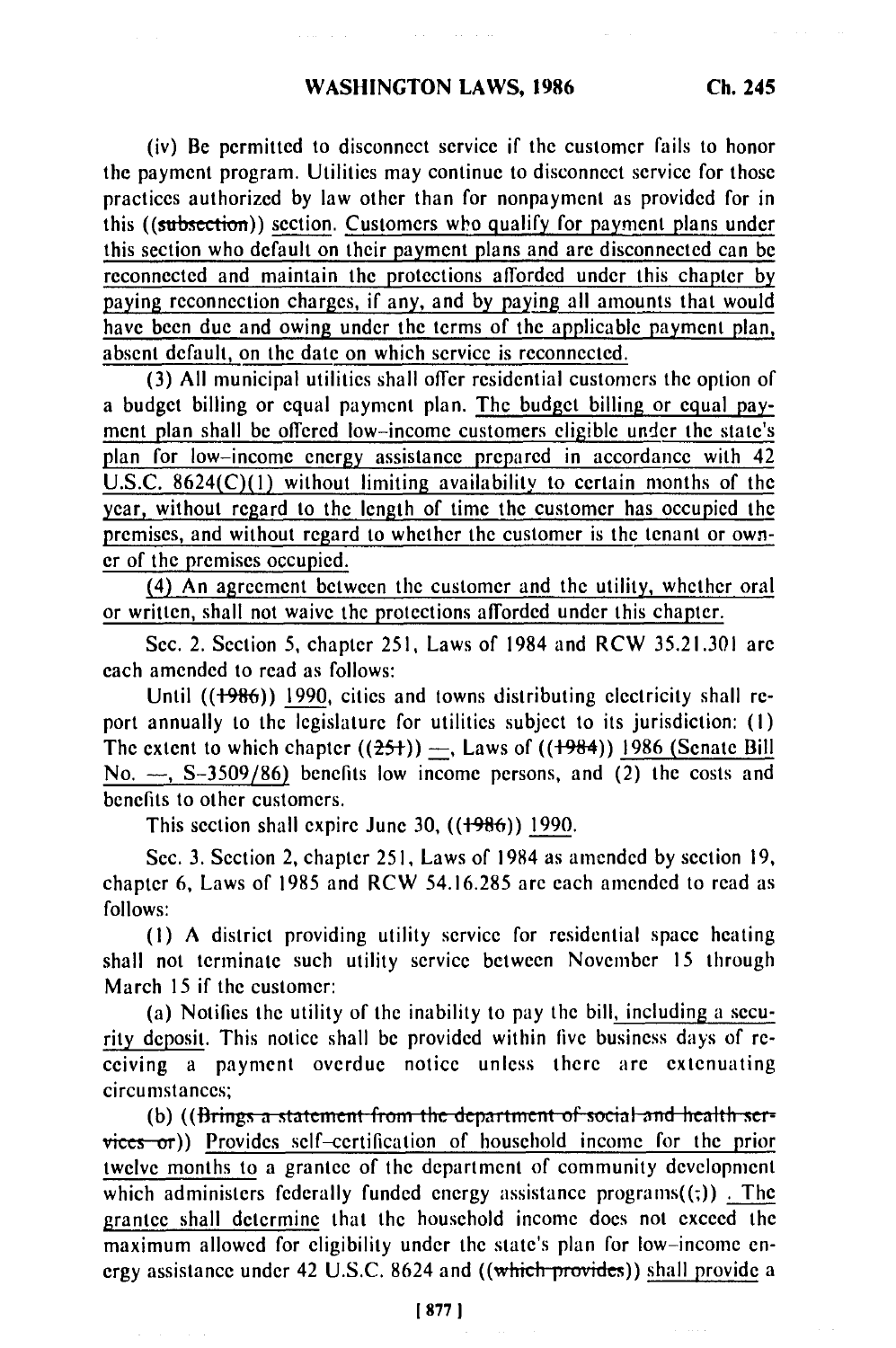**Ch. 245**

dollar figure that is seven percent of household income. **The** grantee may verify information provided in the self-certification;

(c) Has applied for home heating assistance from applicable government and private sector organizations and certifies that any assistance received will **be** applied to the current bill and future utility bills;

**(d)** Has applied for low-income weatherization assistance to **the** utility or other appropriate agency if such assistance is ((applica-ble)) available for the dwelling;

**(e)** Agrees to a payment plan and agrees to maintain the payment plan. The plan will **be** designed both to pay the past due bill **by** the following October **15** and to pay for continued utility service. **If** the past due bill is not paid **by** the following October **15,** the customer shall not **be eligible** for protections under this chapter until the past due bill is paid. The plan shall not require monthly payments in excess of seven percent of the customer's monthly income plus one-twelfth of any arrearage accrued from the date application is made and thereafter during November **15** through March **15. A** customer may agree to pay a higher percentage during this period, but ((the plan)) shall not be ((invalidated)) in default unless payment during this period is less than seven percent of monthly income plus one-twelfth of any arrearage accrued from the date application is made and thereafter. **If** assistance payments **are** received **by** the customer subsequent to implementation of the plan, the customer shall contact the utility to reformulate the plan; and

**(f)** Agrees to pay the moneys owed even if he or she moves.

(2) The utility shall:

(a) Include in any notice that an account is delinquent and that service may be subject to termination  $((and))_1$  a description of the customer's duties in this section;

**(b)** Assist the customer in fulfilling the requirements under this section;

(c) Be authorized to transfer an account to a new residence when a customer who has established a plan under this section moves from one residence to another within the same utility service area; and

**(d)** Be permitted to disconnect service if the customer fails to honor the payment program. Utilities may continue to disconnect service for those practices authorized **by** law other than for nonpayment as provided for in this section. Customers who qualify for payment plans under this section who default on their payment plans and **arc** disconnected can **be** reconnect**ed** and maintain the protections afforded under this chapter **by** paying reconnection charges, if any, and **by** paying all amounts that would have been due and owing under the terms of the applicable payment plan, absent **de**fault, on the date on which service is reconnected.

**(3) All** districts providing utility service for residential space heating shall offer residential customers the option of a budget billing or equal pay**ment** plan. The budget billing or equal payment plan shall **be** offered low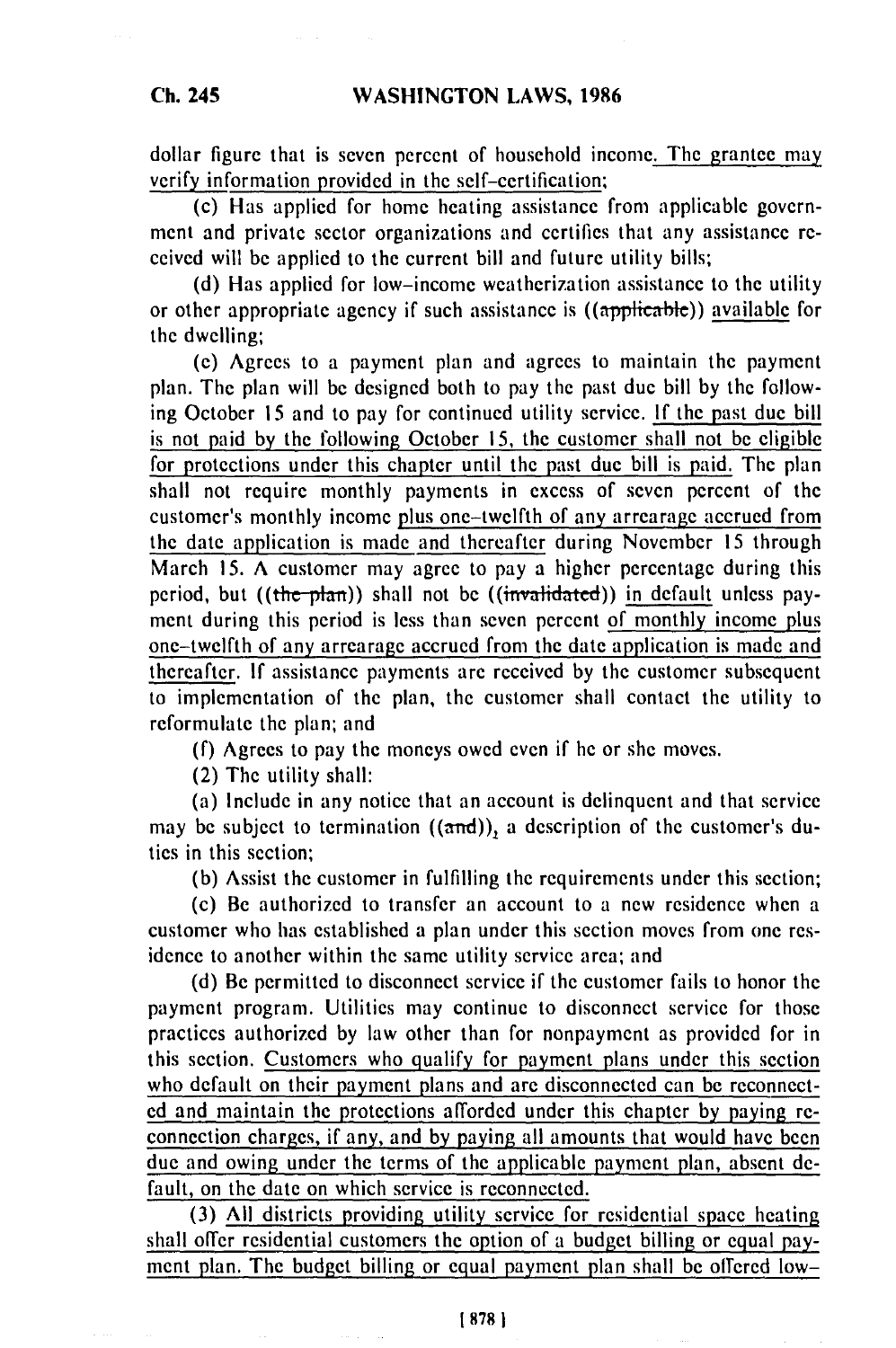income customers eligible under the state's plan for low-income energy assistance prepared in accordance with 42 **U.S.C.** 8624(C)(1) without limiting availability to certain months of the year, without regard to the length of time the customer has occupied the premises, and without regard to whether the customer is the tenant or owner of the premises occupied.

(4) An agreement between the customer and the utility, whether oral or written, shall not waive the protections afforded under this chapter.

**(5) This section shall expire June 30, ((+986)) 1990.** 

Sec. 4. Section 6, chapter 251, Laws of 1984 and RCW 54.16.286 are each amended to read as follows:

Until ((+986)) 1990, districts distributing electricity shall report annually to the legislature ((for utilities subject to its jurisdiction)): (1) The extent to which chapter  $((25+)$  –, Laws of  $((1984))$  1986 (Senate Bill No. **-,** S-3509/86) benefits low income persons, and (2) the costs and benefits to other customers.

This section shall expire June 30,  $((1986))$  1990.

Sec. 5. Section 80.28.010, chapter 14, Laws of 1961 as last amended by section 25, chapter 6, Laws of 1985 and RCW 80.28.010 are each amended to read as follows:

(I) All charges made, demanded or received by any gas company, electrical company or water company for gas, electricity or water, or for any service rendered or to be rendered in connection therewith, shall be just, fair, reasonable and sufficient.

(2) Every gas company, electrical company and water company shall furnish and supply such service, instrumentalities and facilities as shall be safe, adequate and efficient, and in all respects just and reasonable.

(3) All rules and regulations issued by any gas company, electrical company or water company, affecting or pertaining to the sale or distribution of its product, shall be just and reasonable.

(4) Until June 30, ((+986)) 1990:

(a) Utility service for residential space heating shall not be terminated between November 15 through March 15 if the customer:

(i) Notifies the utility of the inability to pay the bill, including a security deposit. This notice shall be provided within five business days of receiving a payment overdue notice unless there are extenuating circumstances;

(ii) ((Brings a statement from the department of social and health ser $vices$ -or)) Provides self-certification of household income for the prior twelve months to a grantee of the department of community development which administers federally funded energy assistance programs $((z))$ . The grantee shall determine that the household income does not exceed the maximum allowed for eligibility under the state's plan for low--income energy assistance under 42 U.S.C. 8624 and ((which provides)) shall provide a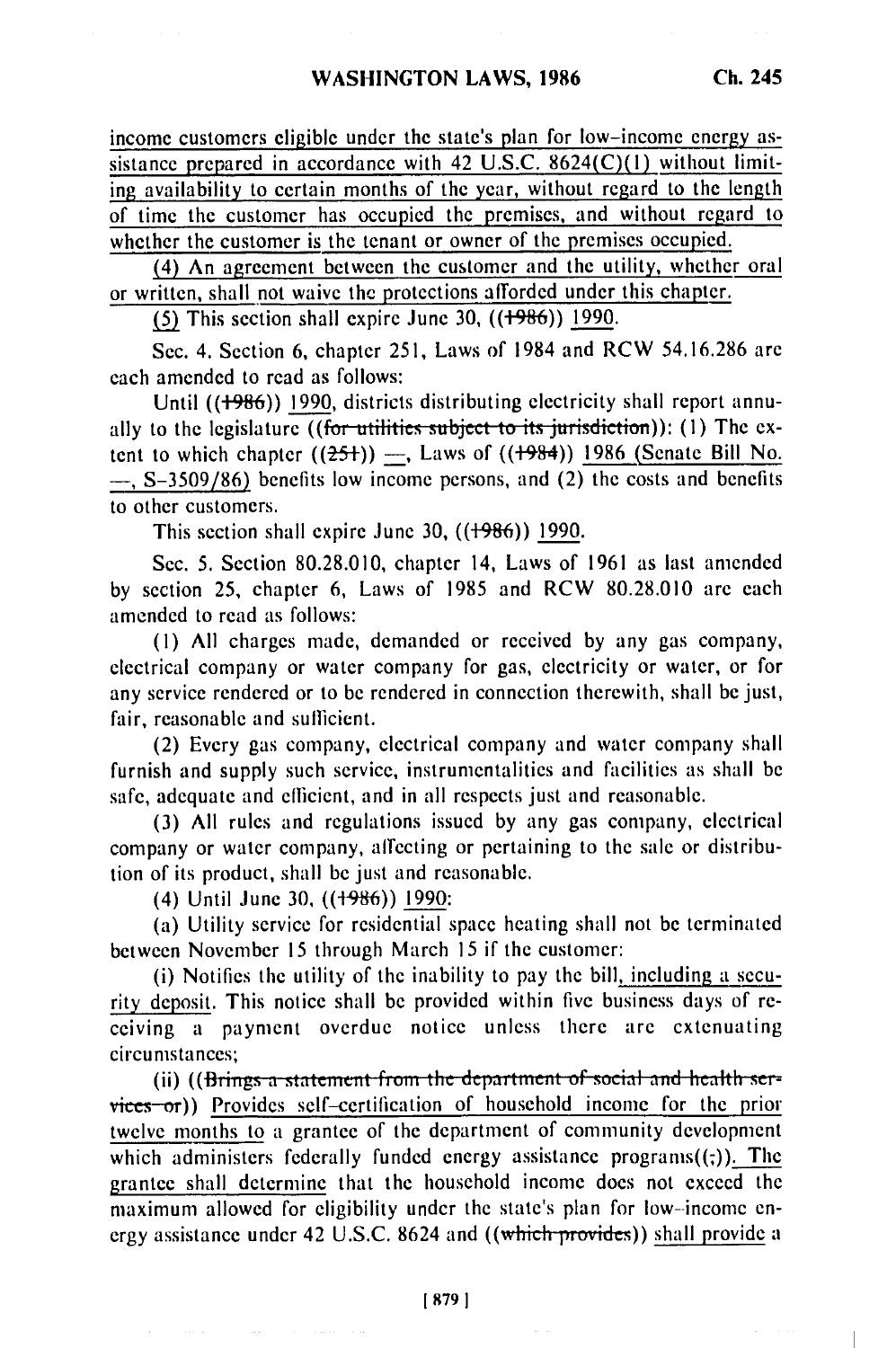dollar figure that is seven percent of household income. The grantee may verify information provided in the self-certification;

(iii) Has applied for home heating assistance from applicable government and private sector organizations and certifies that any assistance received will be applied to the current bill and future utility bills,

(iv) Has applied for low-income weatherization assistance to the utility or other appropriate agency if such assistance is ((applicable)) available for the dwelling;

(v) Agrees to a payment plan and agrees to maintain the payment plan. The plan will be designed both to pay the past due bill by the following October 15 and to pay for continued utility service. **If** the past due bill is not paid by the following October 15, the customer shall not be eligible for protections under this chapter until the past due bill is paid. The plan shall not require monthly payments in excess of seven percent of the customer's monthly income plus one-twelfth of any arrearage accrued from the date application is made and thereafter during November 15 through March 15. A customer may agree to pay a higher percentage during this period, but ((the plan)) shall not be ((invalidated)) in default unless payment during this period is less than seven percent of monthly income plus one-twelfth of any arrearage accrued from the date application is made and thereafter. If assistance payments are received by the customer subsequent to implementation of the plan, the customer shall contact the utility to reformulate the plan; and

(vi) Agrees to pay the moneys owed even if he or she moves.

(b) The utility shall:

(i) Include in any notice that an account is delinquent and that service may be subject to termination  $((and))_2$  a description of the customer's duties in this ((subsection)) section;

(ii) Assist the customer in fulfilling the requirements under this ((subsection)) section;

(iii) Be authorized to transfer an account to a new residence when a customer who has established a plan under this ((subsection)) section moves from one residence to another within the same utility service area; and

(iv) Be permitted to disconnect service if the customer fails to honor the payment program. Utilities may continue to disconnect service for those practices authorized by law other than for nonpayment as provided for in this subsection. Customers who qualify for payment plans under this section who default on their payment plans and are disconnected can be reconnected and maintain the protections afforded under this chapter by paying reconnection charges, if any, and **by** paying all amounts that would have been due and owing under the terms of the applicable payment plan, absent default, on the date on which service is reconnected.

(c) A payment plan implemented under this ((subsection)) section is consistent with RCW 80.28.080.